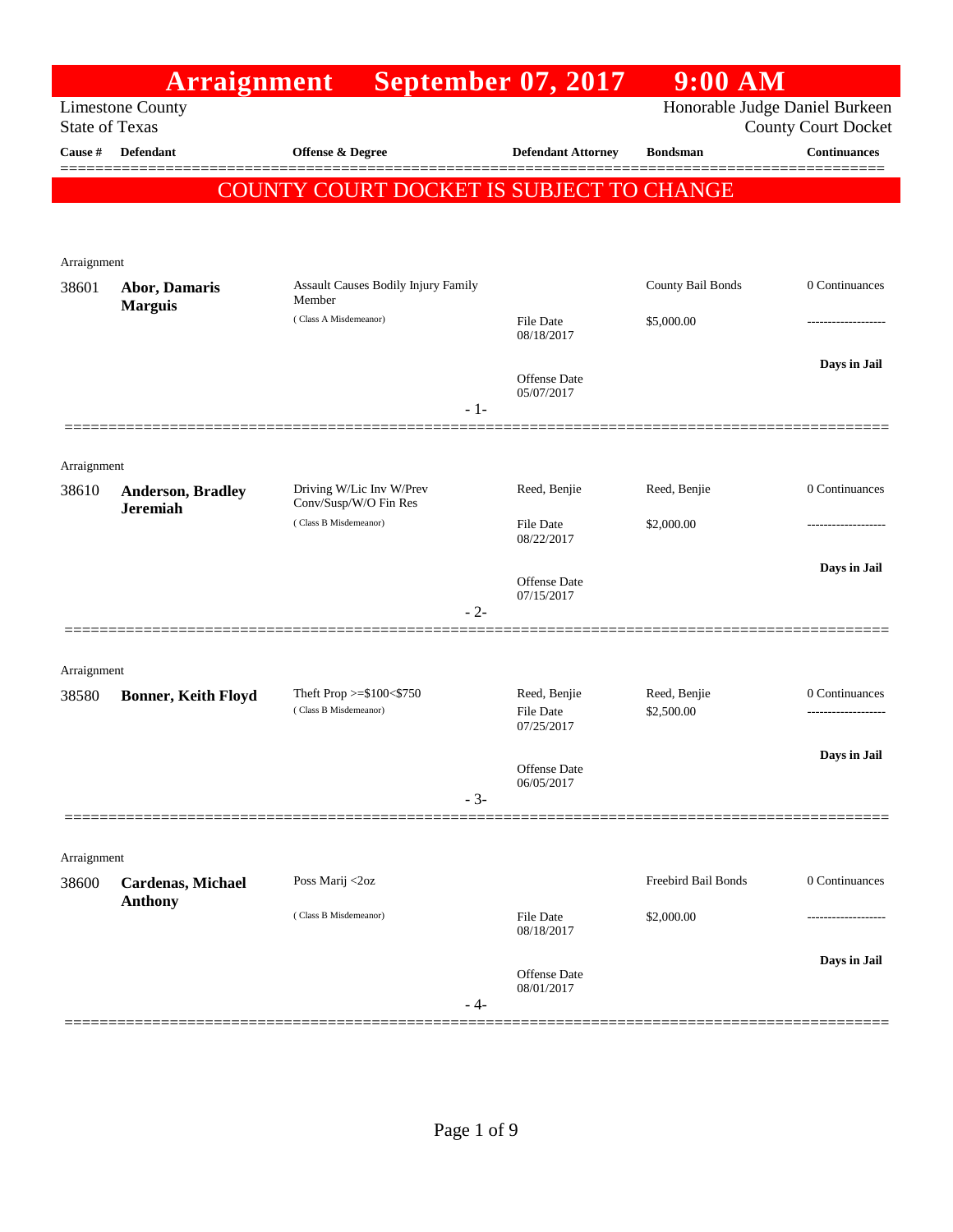|                                  | <b>Arraignment</b>                         | <b>Service Service</b>                            | <b>September 07, 2017</b>         | $9:00$ AM                      |                                                   |
|----------------------------------|--------------------------------------------|---------------------------------------------------|-----------------------------------|--------------------------------|---------------------------------------------------|
|                                  | <b>Limestone County</b>                    |                                                   |                                   | Honorable Judge Daniel Burkeen |                                                   |
| <b>State of Texas</b><br>Cause # | Defendant                                  | Offense & Degree                                  | <b>Defendant Attorney</b>         | <b>Bondsman</b>                | <b>County Court Docket</b><br><b>Continuances</b> |
|                                  |                                            |                                                   |                                   |                                |                                                   |
|                                  |                                            | COUNTY COURT DOCKET IS SUBJECT TO CHANGE          |                                   |                                |                                                   |
|                                  |                                            |                                                   |                                   |                                |                                                   |
| <b>Review Hearing</b>            |                                            |                                                   |                                   |                                |                                                   |
| 38371                            | Coaster, Gary Wayne,                       | Assault Causes Bodily Injury Family               | Reed, Justin                      | Reed, Justin                   | 0 Continuances                                    |
|                                  | Jr.                                        | Member<br>(Class A Misdemeanor)                   | <b>File Date</b>                  | \$10,000.00                    |                                                   |
|                                  |                                            |                                                   | 02/17/2017                        |                                |                                                   |
|                                  |                                            |                                                   | Offense Date<br>01/23/2017        |                                | Days in Jail                                      |
|                                  |                                            | $-5-$                                             |                                   |                                |                                                   |
|                                  |                                            |                                                   |                                   |                                |                                                   |
| Arraignment                      |                                            |                                                   |                                   |                                |                                                   |
| 38592                            | <b>Coulter, Arthur</b><br><b>Christian</b> | Assault Cause Bodily Inj.                         |                                   | County Bail Bonds              | 0 Continuances                                    |
|                                  |                                            | (Class A Misdemeanor)                             | <b>File Date</b><br>08/03/2017    | \$3,000.00                     |                                                   |
|                                  |                                            |                                                   |                                   |                                | Days in Jail                                      |
|                                  |                                            |                                                   | Offense Date<br>06/15/2017        |                                |                                                   |
|                                  |                                            | $-6-$                                             |                                   |                                |                                                   |
|                                  |                                            |                                                   |                                   |                                |                                                   |
| Arraignment<br>38603             | <b>Dickerson, Tony</b>                     | Poss Marij <2oz                                   |                                   | County Bail Bonds              | 0 Continuances                                    |
|                                  |                                            | (Class B Misdemeanor)                             | <b>File Date</b><br>08/21/2017    | \$2,000.00                     |                                                   |
|                                  |                                            |                                                   |                                   |                                | Days in Jail                                      |
|                                  |                                            |                                                   | Offense Date<br>07/28/2017        |                                |                                                   |
|                                  |                                            | $-7-$                                             |                                   |                                |                                                   |
|                                  |                                            |                                                   |                                   |                                |                                                   |
| Arraignment                      |                                            |                                                   |                                   |                                |                                                   |
| 38611                            | Dotson, Dominisha<br><b>Denay</b>          | Driving W/Lic Inv W/Prev<br>Conv/Susp/W/O Fin Res |                                   | Personal Bond                  | 0 Continuances                                    |
|                                  |                                            | (Class B Misdemeanor)                             | <b>File Date</b><br>08/22/2017    | \$1,000.00                     |                                                   |
|                                  |                                            |                                                   |                                   |                                | Days in Jail                                      |
|                                  |                                            | $-8-$                                             | <b>Offense</b> Date<br>06/22/2017 |                                |                                                   |
|                                  |                                            |                                                   |                                   |                                |                                                   |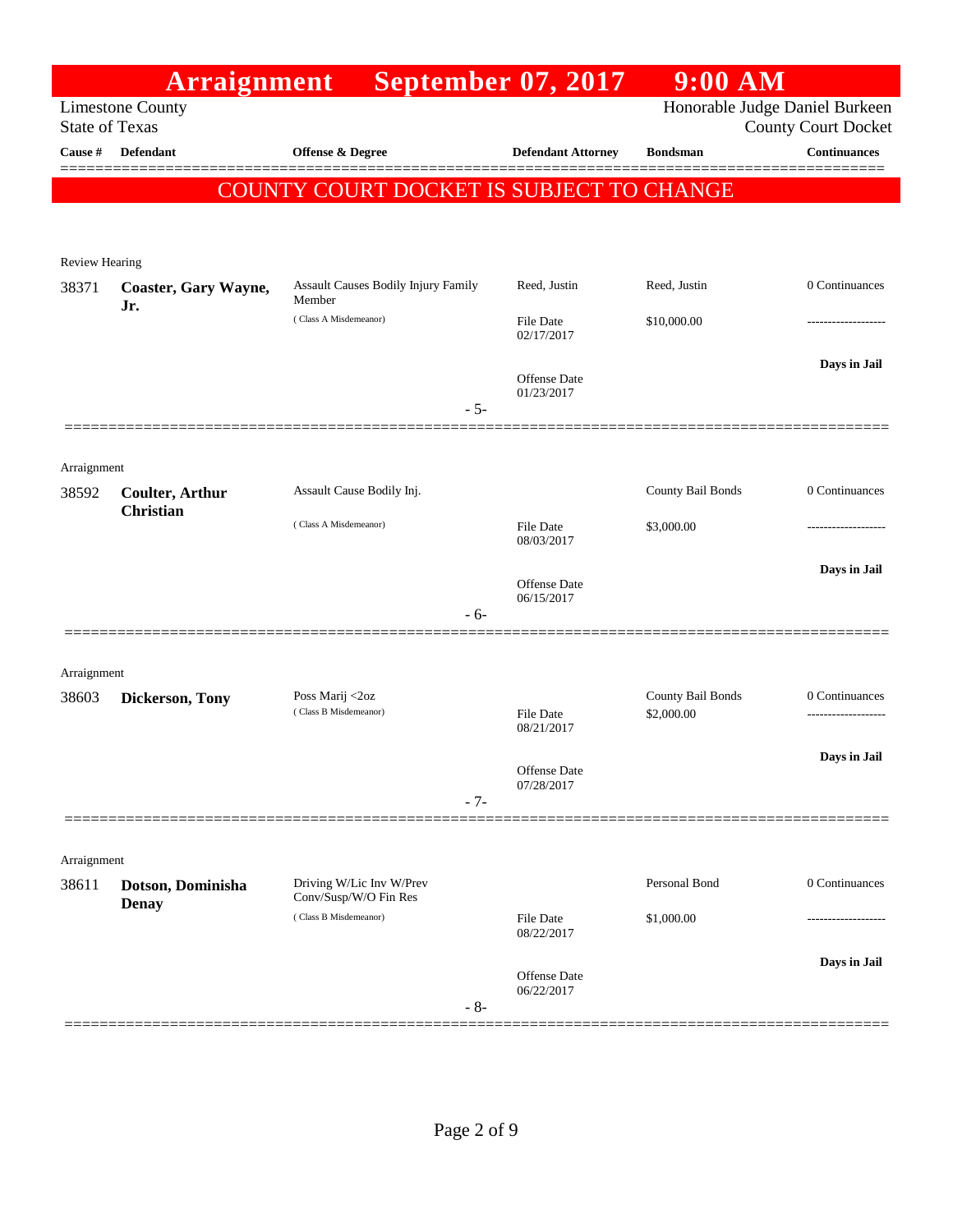|                       | <b>Arraignment</b>           | <b>September 07, 2017</b>                                     |                                   | $9:00$ AM                       |                            |
|-----------------------|------------------------------|---------------------------------------------------------------|-----------------------------------|---------------------------------|----------------------------|
| <b>State of Texas</b> | <b>Limestone County</b>      |                                                               |                                   | Honorable Judge Daniel Burkeen  | <b>County Court Docket</b> |
| Cause $\#$            | <b>Defendant</b>             | <b>Offense &amp; Degree</b>                                   | <b>Defendant Attorney</b>         | <b>Bondsman</b>                 | <b>Continuances</b>        |
|                       |                              | COUNTY COURT DOCKET IS SUBJECT TO CHANGE                      |                                   |                                 |                            |
|                       |                              |                                                               |                                   |                                 |                            |
|                       |                              |                                                               |                                   |                                 |                            |
| Arraignment           |                              |                                                               |                                   |                                 |                            |
| 38608                 | Douglass, Mitchell<br>Geen   | Assault Causes Bodily Injury Family<br>Member                 |                                   | County Bail Bonds               | 0 Continuances             |
|                       |                              | (Class A Misdemeanor)                                         | <b>File Date</b><br>08/21/2017    | \$3,000.00                      |                            |
|                       |                              |                                                               |                                   |                                 | Days in Jail               |
|                       |                              |                                                               | <b>Offense</b> Date<br>07/11/2017 |                                 |                            |
|                       |                              | $-9-$                                                         |                                   |                                 |                            |
|                       |                              |                                                               |                                   |                                 |                            |
| Arraignment           |                              |                                                               |                                   |                                 |                            |
| 38582                 | <b>Farris, Kyle Mitchell</b> | Poss Marij <2oz<br>(Class B Misdemeanor)                      | Reed, Benjie<br><b>File Date</b>  | County Bail Bonds<br>\$2,500.00 | 0 Continuances             |
|                       |                              |                                                               | 07/25/2017                        |                                 |                            |
|                       |                              |                                                               | <b>Offense Date</b>               |                                 | Days in Jail               |
|                       |                              | $-10-$                                                        | 06/11/2017                        |                                 |                            |
|                       |                              |                                                               |                                   |                                 |                            |
| Arraignment           |                              |                                                               |                                   |                                 |                            |
| 38606                 | <b>Ferguson, Daryl Glen</b>  | Theft Prop $>= $100 < $750$                                   |                                   | Personal Bond                   | 0 Continuances             |
|                       |                              | (Class B Misdemeanor)                                         | <b>File Date</b><br>08/21/2017    | \$2,000.00                      |                            |
|                       |                              |                                                               |                                   |                                 | Days in Jail               |
|                       |                              |                                                               | <b>Offense Date</b><br>06/25/2017 |                                 |                            |
|                       |                              | $-11-$                                                        |                                   |                                 |                            |
|                       |                              |                                                               |                                   |                                 |                            |
| Arraignment           |                              |                                                               |                                   |                                 |                            |
| 38602                 | Frazier, Irene Ann           | Driving While Intoxicated Bac >=0.15<br>(Class A Misdemeanor) | <b>File Date</b>                  | County Bail Bonds<br>\$3,000.00 | 0 Continuances             |
|                       |                              |                                                               | 08/21/2017                        |                                 |                            |
|                       |                              |                                                               | Offense Date                      |                                 | Days in Jail               |
|                       |                              | $-12-$                                                        | 07/26/2017                        |                                 |                            |
|                       |                              |                                                               |                                   |                                 |                            |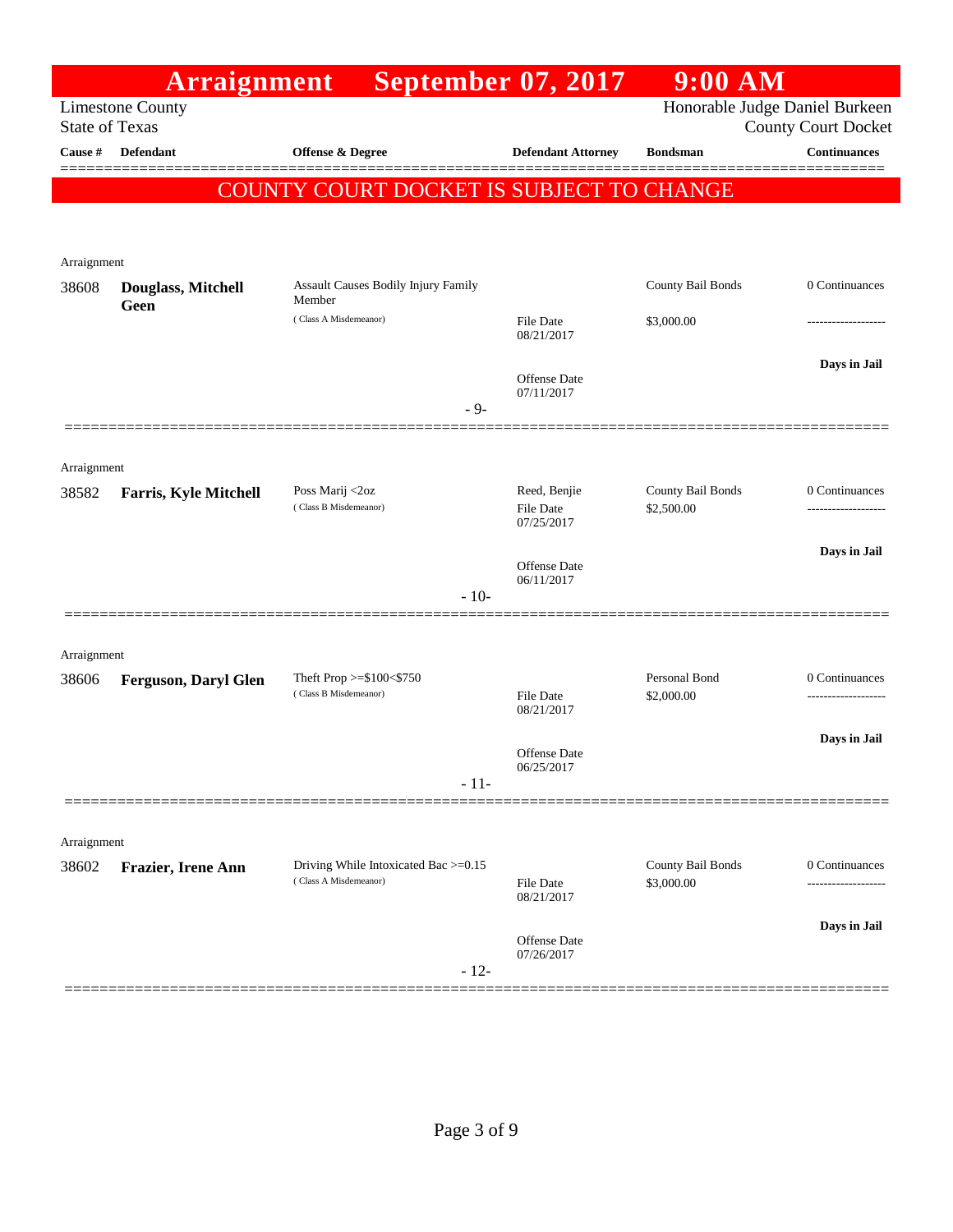|                       | <b>Arraignment</b>          |                                                            | <b>September 07, 2017</b>         | $9:00$ AM                   |                                |
|-----------------------|-----------------------------|------------------------------------------------------------|-----------------------------------|-----------------------------|--------------------------------|
|                       | <b>Limestone County</b>     |                                                            |                                   |                             | Honorable Judge Daniel Burkeen |
| <b>State of Texas</b> |                             |                                                            |                                   |                             | <b>County Court Docket</b>     |
| Cause #               | Defendant                   | Offense & Degree                                           | <b>Defendant Attorney</b>         | <b>Bondsman</b>             | <b>Continuances</b>            |
|                       |                             | COUNTY COURT DOCKET IS SUBJECT TO CHANGE                   |                                   |                             |                                |
|                       |                             |                                                            |                                   |                             |                                |
|                       |                             |                                                            |                                   |                             |                                |
| Arraignment           |                             |                                                            |                                   |                             |                                |
| 38607                 | Freeman, Leslie David       | Fail To Identify Fugitive Intent Give<br>False Info        | Reed, Benjie                      | Reed, Benjie                | 0 Continuances                 |
|                       |                             | (Class A Misdemeanor)                                      | <b>File Date</b><br>08/21/2017    | \$3,000.00                  |                                |
|                       |                             |                                                            |                                   |                             | Days in Jail                   |
|                       |                             |                                                            | <b>Offense Date</b><br>07/19/2017 |                             |                                |
|                       |                             | $-13-$                                                     |                                   |                             |                                |
|                       |                             |                                                            |                                   |                             |                                |
| Arraignment           |                             |                                                            |                                   |                             |                                |
| 38496                 | Gwin, Karla S.              | Theft Prop $>= $100 < $750$                                |                                   | County Bail Bonds           | 0 Continuances                 |
|                       |                             | (Class B Misdemeanor)                                      | <b>File Date</b><br>05/11/2017    | \$1,000.00                  |                                |
|                       |                             |                                                            |                                   |                             | Days in Jail                   |
|                       |                             |                                                            | Offense Date<br>09/27/2016        |                             |                                |
|                       |                             | $-14-$                                                     |                                   |                             |                                |
|                       |                             |                                                            |                                   |                             |                                |
| Arraignment           |                             |                                                            |                                   |                             |                                |
| 38459                 | Hall, Serderrick            | Driving W/Lic Inv W/Prev                                   |                                   | County Bail Bonds           | 0 Continuances                 |
|                       | <b>Danielle</b>             | Conv/Susp/W/O Fin Res<br>(Class B Misdemeanor)             | <b>File Date</b>                  | \$2,000.00                  |                                |
|                       |                             |                                                            | 04/27/2017                        |                             |                                |
|                       |                             |                                                            |                                   |                             | Days in Jail                   |
|                       |                             |                                                            | Offense Date<br>02/23/2017        |                             |                                |
|                       |                             | $-15-$                                                     |                                   |                             |                                |
|                       |                             |                                                            |                                   |                             |                                |
| Arraignment           |                             |                                                            |                                   |                             |                                |
| 38587                 | <b>Hill, Michael Eugene</b> | Resist Arrest Search Or Transport<br>(Class A Misdemeanor) | File Date                         | Personal Bond<br>\$3,000.00 | 0 Continuances                 |
|                       |                             |                                                            | 08/03/2017                        |                             |                                |
|                       |                             |                                                            |                                   |                             | Days in Jail                   |
|                       |                             |                                                            | Offense Date<br>06/23/2017        |                             |                                |
|                       |                             | $-16-$                                                     |                                   |                             |                                |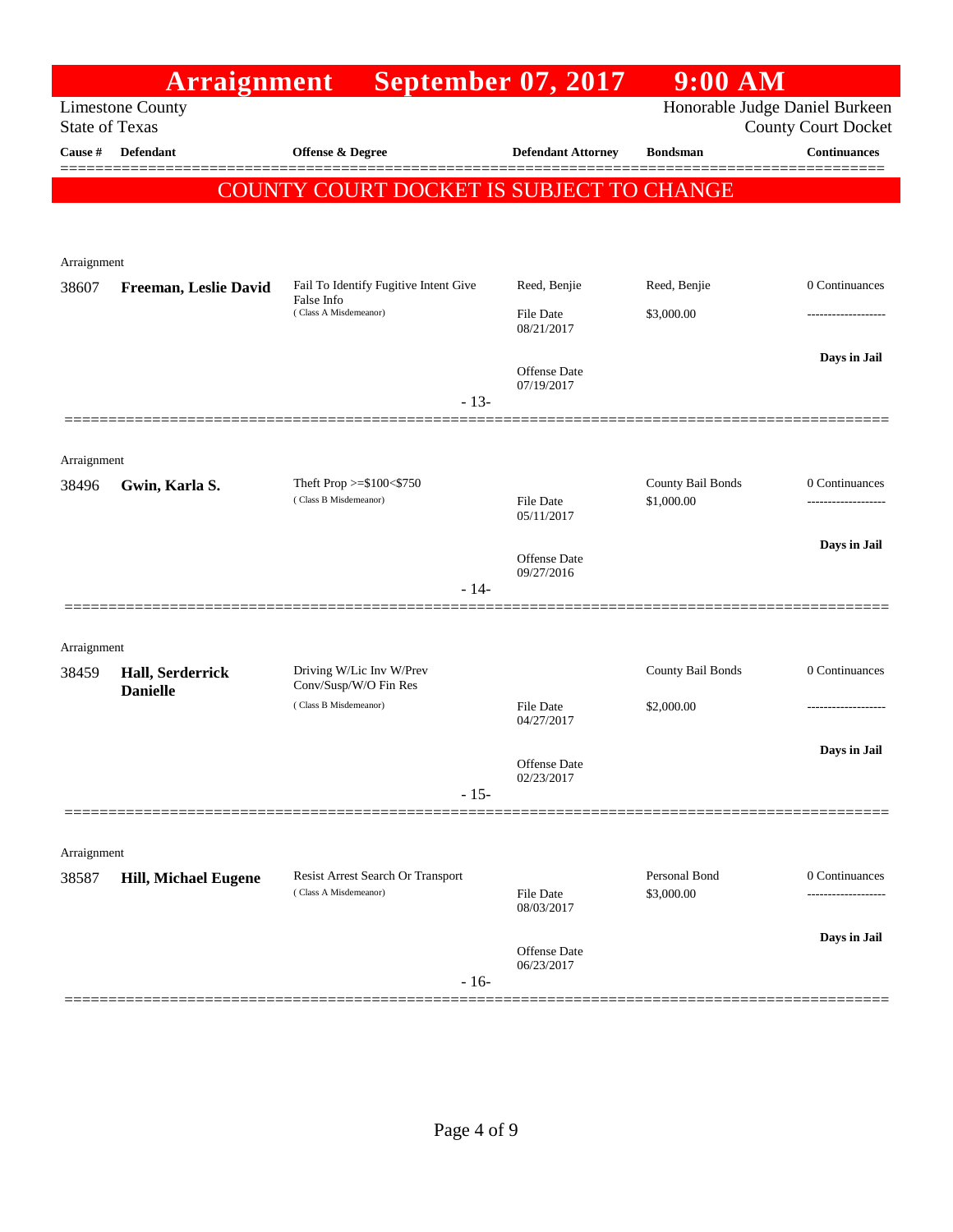|                       | Arraignment              |                                               | <b>September 07, 2017</b> | $9:00$ AM         |                                                   |
|-----------------------|--------------------------|-----------------------------------------------|---------------------------|-------------------|---------------------------------------------------|
| <b>State of Texas</b> | <b>Limestone County</b>  |                                               |                           |                   | Honorable Judge Daniel Burkeen                    |
| Cause #               | <b>Defendant</b>         | <b>Offense &amp; Degree</b>                   | <b>Defendant Attorney</b> | <b>Bondsman</b>   | <b>County Court Docket</b><br><b>Continuances</b> |
|                       |                          |                                               |                           |                   |                                                   |
|                       |                          | COUNTY COURT DOCKET IS SUBJECT TO CHANGE      |                           |                   |                                                   |
|                       |                          |                                               |                           |                   |                                                   |
| Arraignment           |                          |                                               |                           |                   |                                                   |
| 38031                 | Holmes, Dajour           | Bail Jumping And Fail To Appear               |                           | Player Bail Bonds | 0 Continuances                                    |
|                       | <b>Marquet</b>           | (Class A Misdemeanor)                         | <b>File Date</b>          | \$4,000.00        |                                                   |
|                       |                          |                                               | 06/03/2016                |                   |                                                   |
|                       |                          |                                               | Offense Date              |                   | Days in Jail                                      |
|                       |                          | $-17-$                                        | 05/05/2016                |                   |                                                   |
|                       |                          |                                               |                           |                   |                                                   |
| Arraignment           |                          |                                               |                           |                   |                                                   |
| 37882                 | Holmes, Dajour           | Poss Marij <2oz                               |                           |                   | 0 Continuances                                    |
|                       | <b>Marquet</b>           | (Class B Misdemeanor)                         | <b>File Date</b>          |                   |                                                   |
|                       |                          |                                               | 03/29/2016                |                   |                                                   |
|                       |                          |                                               | Offense Date              |                   | Days in Jail                                      |
|                       |                          | $-18-$                                        | 06/15/2015                |                   |                                                   |
|                       |                          |                                               |                           |                   |                                                   |
| Arraignment           |                          |                                               |                           |                   |                                                   |
| 38218                 | Holmes, Dajour           | Bail Jumping And Fail To Appear               |                           | Player Bail Bonds | 0 Continuances                                    |
|                       | <b>Marquet</b>           | (Class A Misdemeanor)                         | <b>File Date</b>          | \$4,000.00        |                                                   |
|                       |                          |                                               | 10/27/2016                |                   |                                                   |
|                       |                          |                                               | Offense Date              |                   | Days in Jail                                      |
|                       |                          | $-19-$                                        | 10/06/2016                |                   |                                                   |
|                       |                          |                                               |                           |                   |                                                   |
| Arraignment           |                          |                                               |                           |                   |                                                   |
| 38609                 | <b>Humphries, Samuel</b> | Assault Causes Bodily Injury Family<br>Member |                           | County Bail Bonds | 0 Continuances                                    |
|                       | George                   | (Class A Misdemeanor)                         | File Date                 | \$3,000.00        |                                                   |
|                       |                          |                                               | 08/22/2017                |                   |                                                   |
|                       |                          |                                               | Offense Date              |                   | Days in Jail                                      |
|                       |                          | $-20-$                                        | 07/15/2017                |                   |                                                   |
|                       |                          |                                               |                           |                   |                                                   |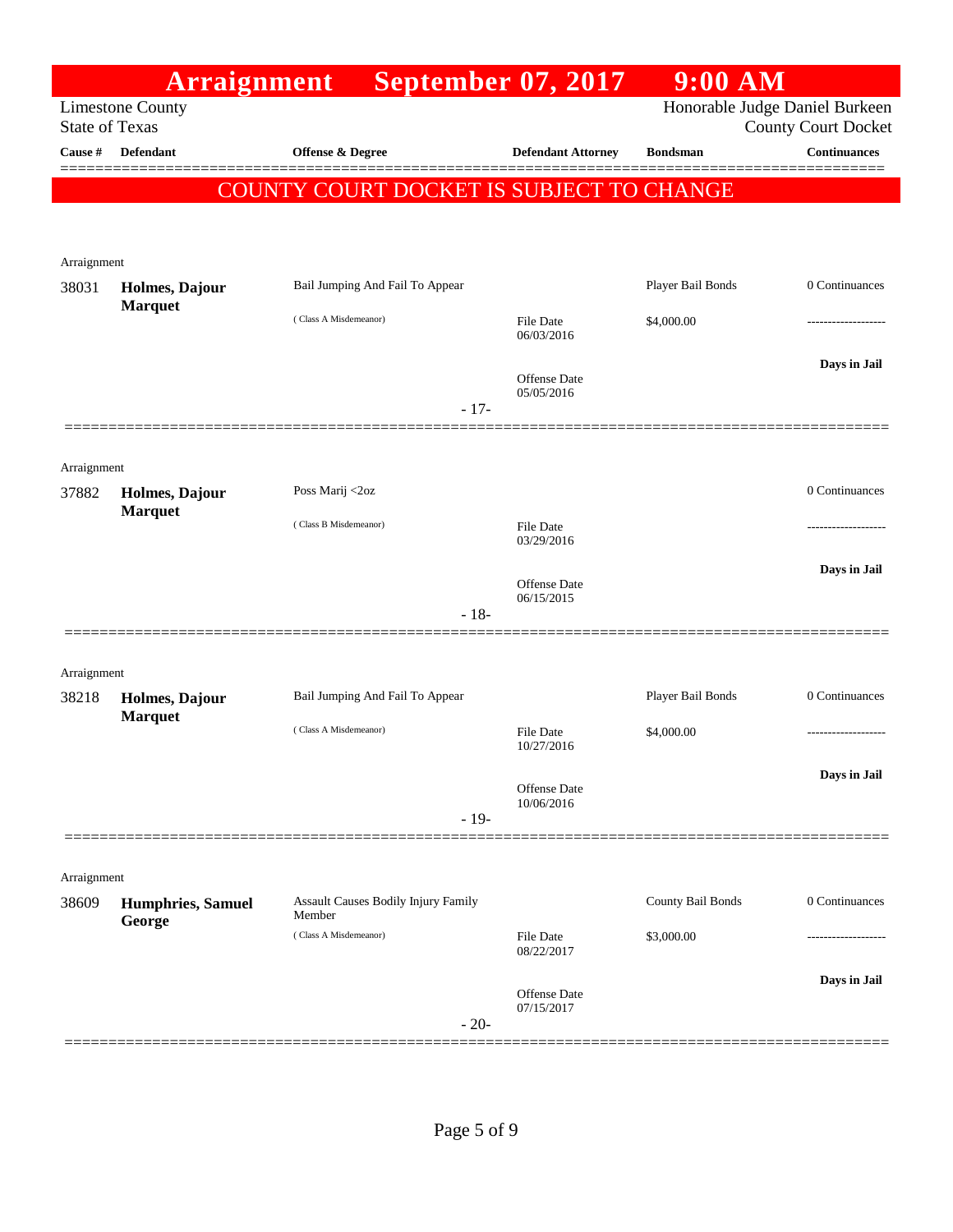|                       | Arraignment              |                                                                        |        | <b>September 07, 2017</b>               | $9:00$ AM                       |                                                              |
|-----------------------|--------------------------|------------------------------------------------------------------------|--------|-----------------------------------------|---------------------------------|--------------------------------------------------------------|
| <b>State of Texas</b> | <b>Limestone County</b>  |                                                                        |        |                                         |                                 | Honorable Judge Daniel Burkeen<br><b>County Court Docket</b> |
| Cause $\#$            | <b>Defendant</b>         | <b>Offense &amp; Degree</b>                                            |        | <b>Defendant Attorney</b>               | <b>Bondsman</b>                 | <b>Continuances</b>                                          |
|                       |                          | COUNTY COURT DOCKET IS SUBJECT TO CHANGE                               |        |                                         |                                 |                                                              |
|                       |                          |                                                                        |        |                                         |                                 |                                                              |
| Arraignment           |                          |                                                                        |        |                                         |                                 |                                                              |
| 38599                 | Klosterman, David        | Unl Carrying Weapon<br>(Class A Misdemeanor)                           |        | Reed, Benjie<br>File Date<br>08/18/2017 | Reed, Benjie<br>\$2,500.00      | 0 Continuances                                               |
|                       |                          |                                                                        |        | Offense Date                            |                                 | Days in Jail                                                 |
|                       |                          |                                                                        | $-21-$ | 08/02/2017                              |                                 |                                                              |
|                       |                          |                                                                        |        |                                         |                                 |                                                              |
| Arraignment<br>38591  | Landa, Isreal            | Poss Marij <2oz                                                        |        |                                         | Personal Bond                   | 0 Continuances                                               |
|                       |                          | (Class B Misdemeanor)                                                  |        | <b>File Date</b><br>08/03/2017          | \$2,000.00                      | -------------                                                |
|                       |                          |                                                                        |        |                                         |                                 | Days in Jail                                                 |
|                       |                          |                                                                        | $-22-$ | <b>Offense Date</b><br>06/24/2017       |                                 |                                                              |
|                       |                          |                                                                        |        |                                         |                                 |                                                              |
| Arraignment           |                          |                                                                        |        |                                         |                                 |                                                              |
| 38584                 | <b>Lenoir, Marty Ray</b> | Assault Causes Bodily Injury Family<br>Member<br>(Class A Misdemeanor) |        | File Date                               | County Bail Bonds<br>\$2,500.00 | 0 Continuances                                               |
|                       |                          |                                                                        |        | 07/26/2017                              |                                 |                                                              |
|                       |                          |                                                                        |        | Offense Date<br>07/03/2017              |                                 | Days in Jail                                                 |
|                       |                          |                                                                        | $-23-$ |                                         |                                 |                                                              |
| Arraignment           |                          |                                                                        |        |                                         |                                 |                                                              |
| 38561                 | Luna, Lopi               | Driving W/Lic Inv W/Prev                                               |        | Greg Tate                               | Personal Bond                   | 0 Continuances                                               |
|                       |                          | Conv/Susp/W/O Fin Res<br>(Class B Misdemeanor)                         |        | <b>File Date</b><br>07/07/2017          | \$2,000.00                      | ----------------                                             |
|                       |                          |                                                                        | $-24-$ | Offense Date<br>05/27/2017              |                                 | Days in Jail                                                 |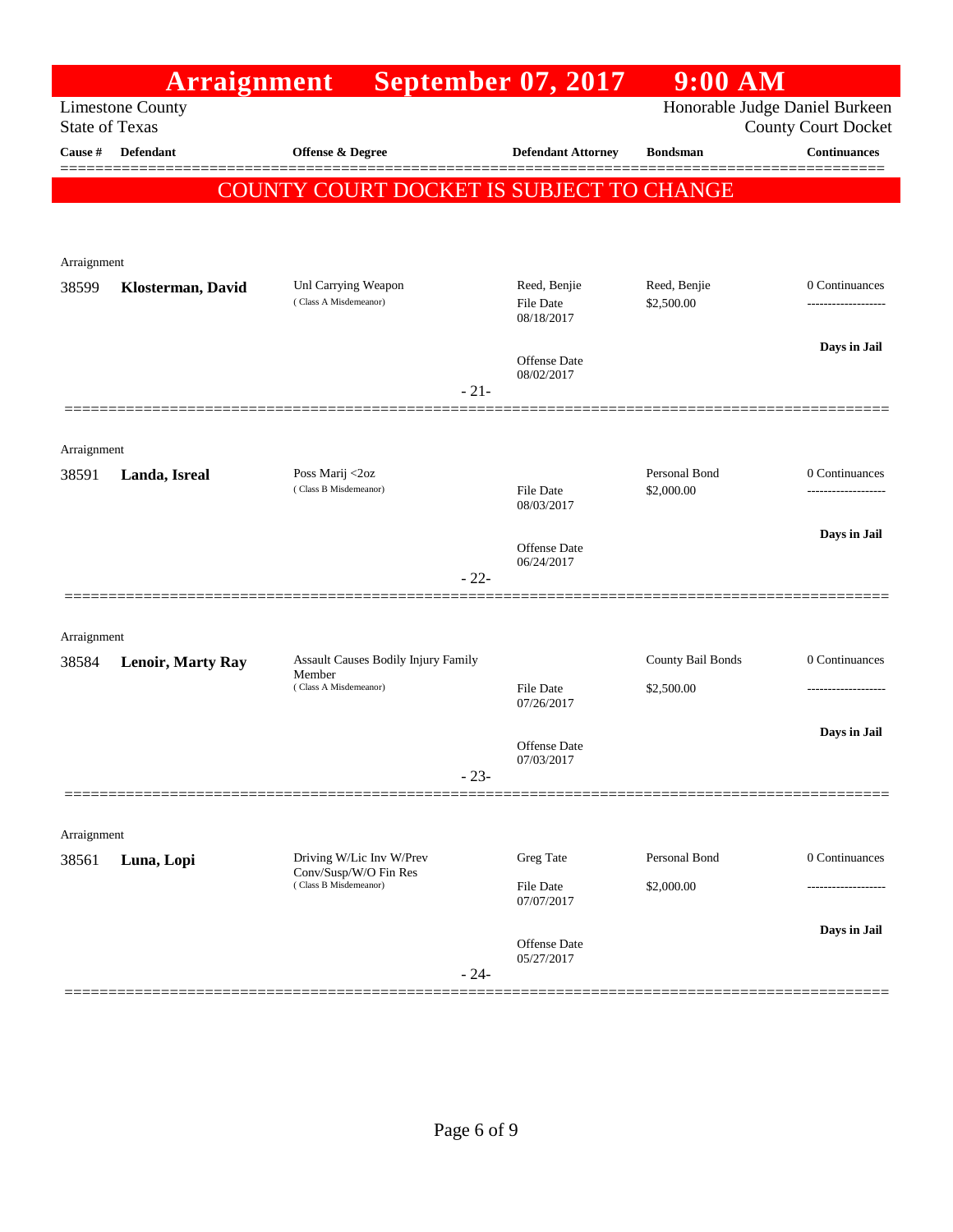|                       | Arraignment                       |                                                          | <b>September 07, 2017</b>                    | $9:00$ AM                       |                                                              |
|-----------------------|-----------------------------------|----------------------------------------------------------|----------------------------------------------|---------------------------------|--------------------------------------------------------------|
| <b>State of Texas</b> | <b>Limestone County</b>           |                                                          |                                              |                                 | Honorable Judge Daniel Burkeen<br><b>County Court Docket</b> |
| Cause #               | <b>Defendant</b>                  | <b>Offense &amp; Degree</b>                              | <b>Defendant Attorney</b>                    | <b>Bondsman</b>                 | <b>Continuances</b>                                          |
|                       |                                   | COUNTY COURT DOCKET IS SUBJECT TO CHANGE                 |                                              |                                 |                                                              |
| Arraignment           |                                   |                                                          |                                              |                                 |                                                              |
| 38595                 | Luna, Lopi                        | Bail Jumping And Fail To Appear<br>(Class A Misdemeanor) | Tate, Greg<br><b>File Date</b><br>08/10/2017 | County Bail Bonds<br>\$2,000.00 | 0 Continuances<br>                                           |
|                       |                                   | $-25-$                                                   | <b>Offense Date</b><br>08/03/2017            |                                 | Days in Jail                                                 |
| Arraignment           |                                   |                                                          |                                              |                                 |                                                              |
| 38590                 | Mack, Seddrick                    | Poss Marij <2oz                                          |                                              | Personal Bond                   | 0 Continuances                                               |
|                       | <b>Eugene</b>                     | (Class B Misdemeanor)                                    | <b>File Date</b><br>08/03/2017               | \$1,000.00                      |                                                              |
|                       |                                   |                                                          | <b>Offense Date</b><br>06/26/2017            |                                 | Days in Jail                                                 |
|                       |                                   | $-26-$                                                   |                                              |                                 |                                                              |
| Arraignment           |                                   |                                                          |                                              |                                 |                                                              |
| 38615                 | Mendoza, Richard<br><b>Torres</b> | Assault Cause Bodily Inj.                                |                                              | <b>County Bail Bonds</b>        | 0 Continuances                                               |
|                       |                                   | (Class A Misdemeanor)                                    | <b>File Date</b><br>08/22/2017               | \$3,000.00                      |                                                              |
|                       |                                   | $-27-$                                                   | Offense Date<br>07/30/2017                   |                                 | Days in Jail                                                 |
|                       |                                   |                                                          |                                              |                                 |                                                              |
| Arraignment           |                                   |                                                          |                                              |                                 |                                                              |
| 38604                 | Owens, Tara Leigh                 | Poss Marij <2oz<br>(Class B Misdemeanor)                 | <b>File Date</b><br>08/21/2017               | Personal Bond<br>\$2,000.00     | 0 Continuances<br>-------------                              |
|                       |                                   | $-28-$                                                   | <b>Offense Date</b><br>04/20/2017            |                                 | Days in Jail                                                 |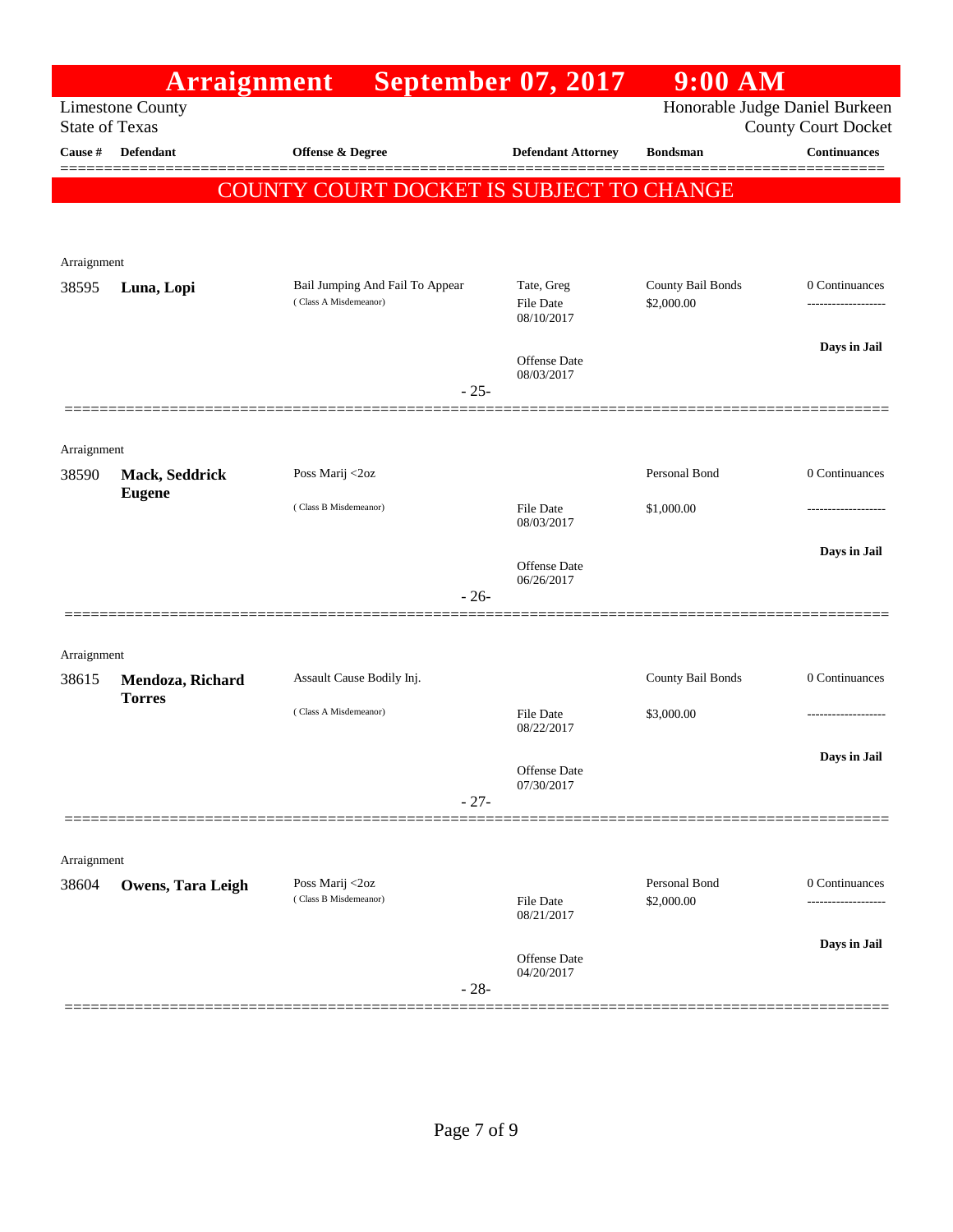|                       | Arraignment                  |                                                   |        | <b>September 07, 2017</b>         | $9:00$ AM                  |                                                              |
|-----------------------|------------------------------|---------------------------------------------------|--------|-----------------------------------|----------------------------|--------------------------------------------------------------|
| <b>State of Texas</b> | <b>Limestone County</b>      |                                                   |        |                                   |                            | Honorable Judge Daniel Burkeen<br><b>County Court Docket</b> |
| Cause #               | Defendant                    | <b>Offense &amp; Degree</b>                       |        | <b>Defendant Attorney</b>         | <b>Bondsman</b>            | <b>Continuances</b>                                          |
|                       |                              |                                                   |        |                                   |                            |                                                              |
|                       |                              | COUNTY COURT DOCKET IS SUBJECT TO CHANGE          |        |                                   |                            |                                                              |
|                       |                              |                                                   |        |                                   |                            |                                                              |
| Arraignment           |                              |                                                   |        |                                   |                            |                                                              |
| 38605                 | <b>Owens, Tara Leigh</b>     | Driving W/Lic Inv W/Prev<br>Conv/Susp/W/O Fin Res |        |                                   | Personal Bond              | 0 Continuances                                               |
|                       |                              | (Class B Misdemeanor)                             |        | File Date<br>08/21/2017           | \$2,000.00                 | ---------------                                              |
|                       |                              |                                                   |        |                                   |                            | Days in Jail                                                 |
|                       |                              |                                                   |        | <b>Offense</b> Date<br>04/20/2017 |                            |                                                              |
|                       |                              |                                                   | $-29-$ |                                   |                            |                                                              |
|                       |                              |                                                   |        |                                   |                            |                                                              |
| <b>Status Hearing</b> |                              |                                                   |        |                                   |                            |                                                              |
| 38043                 | <b>Peoples, Quinton Dion</b> | Poss Marij <2oz<br>(Class B Misdemeanor)          |        | Reed, Justin<br>File Date         | Reed, Justin<br>\$1,500.00 | 0 Continuances                                               |
|                       |                              |                                                   |        | 06/14/2016                        |                            |                                                              |
|                       |                              |                                                   |        | Offense Date                      |                            | Days in Jail                                                 |
|                       |                              |                                                   | $-30-$ | 05/16/2016                        |                            |                                                              |
|                       |                              |                                                   |        |                                   |                            |                                                              |
| <b>Status Hearing</b> |                              |                                                   |        |                                   |                            |                                                              |
| 38044                 | <b>Peoples, Quinton Dion</b> | Poss Dangerous Drug<br>(Class A Misdemeanor)      |        | Reed, Justin<br>File Date         | Reed, Justin<br>\$2,000.00 | 0 Continuances<br>-----------------                          |
|                       |                              |                                                   |        | 06/14/2016                        |                            |                                                              |
|                       |                              |                                                   |        | Offense Date                      |                            | Days in Jail                                                 |
|                       |                              |                                                   | $-31-$ | 05/16/2016                        |                            |                                                              |
|                       |                              |                                                   |        |                                   |                            |                                                              |
| Arraignment           |                              |                                                   |        |                                   |                            |                                                              |
| 38589                 | Quarterman,                  | Poss Marij <2oz                                   |        |                                   | County Bail Bonds          | 0 Continuances                                               |
|                       | <b>Dominique Javaris</b>     | (Class B Misdemeanor)                             |        | <b>File Date</b>                  | \$1,000.00                 |                                                              |
|                       |                              |                                                   |        | 08/03/2017                        |                            |                                                              |
|                       |                              |                                                   |        | Offense Date                      |                            | Days in Jail                                                 |
|                       |                              |                                                   | $-32-$ | 06/23/2017                        |                            |                                                              |
|                       |                              |                                                   |        |                                   |                            |                                                              |